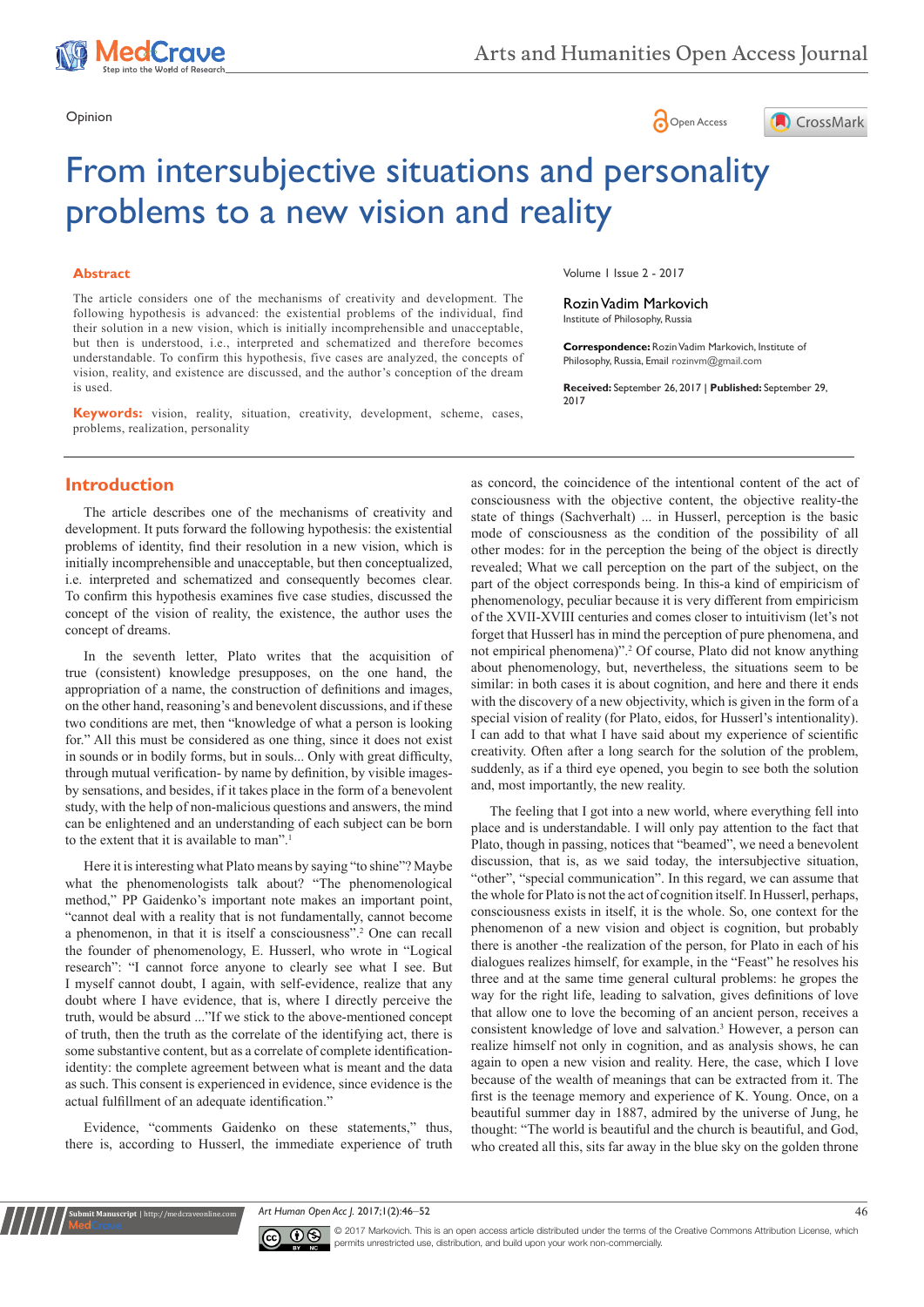and ... Here my thoughts broke off and I felt choking. I was numb and remembered only one thing: Now do not think! Something terrible comes. (After three heavy from the inner struggle and the experiences of days and sleepless nights, Jung still allowed himself to think up what he had started and seemingly innocuous thought).

I gathered all my courage, as if I suddenly decided to jump into hellfire immediately, and gave the thought of the opportunity to appear. I saw before me the cathedral, the blue sky. God sits on his golden throne, high above the world - and from under the throne a piece of feces falls on the sparkling new roof of the cathedral, breaks through it, everything collapses, the walls of the cathedral are broken into pieces. That's it! I felt an unspeakable relief. Instead of the expected curse, grace has descended upon me, and with it an unspeakable bliss I never knew ... I understood many things that I did not understand before, I understood what my father did not understand-the will of God... Father accepted the biblical commandments as a guide, he believed in God, as prescribed by the Bible and as taught by his father. But he did not know the living God who stands free and omnipotent stands above the Bible and over the Church, which calls people to become as free. God, for the fulfillment of His Will, can make his father leave all his views and beliefs. Experiencing human courage, God forces us to give up traditions, no matter how sacred they are ".

We will comment. The first question that arises here is why Jung believes he has learned the will of God. The material of memories allows us to answer this question. At that time young Jung was occupied with two problems. First: the relationship with the father, a hereditary clergyman. According to Jung, the father dogmatically fulfilled his duty: having religious doubts, he did not try to solve them, and in general was not free with respect to the Christian Faith. The second problem: building your own relationship with God, understanding the attitude towards the Church. A little later than the episode in question, these problems were resolved by Jung, and crucially: he breaks up, spiritually, with his father and the Church. After the first communion, Jung comes to a decision, which he formulates as follows.

"In this religion, I no longer found God. I knew that I could never take part in this ceremony again. The church is a place where I will not go any more. There everything is dead, there is no life. I felt pity for my father. I realized the tragedy of his profession and life. He fought death, an existence he could not admit. Between him and me there was an abyss, she was boundless, and I did not see an opportunity to ever overcome it ".4 This is the direction in which Jung evolved: without realizing it, he went to a break with his father and the church. And, this despite the fact that Jung received religious education and believed in God. To decide on the gap, Jung needed support, both semantic and personal. But who could support Jung, when he breaks both with his father and with the Church? Objectively, as we understand, the only support for Jung is he, or, as he later said, "His demon." Subjectively, the case looks different: only God can help, however, not the one about which the church and the pastor-father are talking about. And then, Jung composes his God, God, who looks like a real revolutionary, God, prompting a decision-to break both with the church and with his father.

This observation can also be extracted from this case: first comes the phase of a new vision (Jung saw an incomprehensible picture of God's destruction of the church and how a man brought up in the Christian faith was terribly frightened), then a phase of comprehension stretching for three days, as a result of which Jung created an interpretation, (let's call the first phase "paradoxical", why so, it will

be clear from the following, the second phase - "comprehension"). But the vision was not accidental: it induced Jung's thought in a very definite direction. Can we then formulate the following hypothesis: the existential problems of the personality caused by intersubjective situations find their solution in a new vision that is initially incomprehensible and unacceptable, but then is understood, i.e., is interpreted (schematized) and therefore becomes understandable. And here is another case that confirms this hypothesis.

#### **The second case is the case described by N. Berdyaev**

"Akimushka told me one day about the extraordinary event that happened to him when he was a boy. He was a shepherd and herd. And suddenly he had an idea that there was no God. Then the sun began to fade, and he plunged into darkness. He felt that if there is no God, then there is nothing, there is only perfect nothingness and darkness. He seemed completely blind. Then, in the depths of nothingness and darkness, suddenly the light began to light, he again believed that there was a God, "nothing" turned into a world brightly lit by the sun, everything was restored in a new light".<sup>5</sup>

At first Akimushki's fantasy articulated in the sentence "There is no God" (only two words, but what!) Gave rise to reality, in which there was no place for either the sun or the life of the boy himself. Then, probably, the personality of Akimushka, saving herself, created a sunlit world and the assertion that "God is." It is unlikely that Akimushka's imagination was accidental: she answered some of his deepest doubts; they are resolved in a new vision - darkness, which becomes clear after the creation of a special scheme ("if there is no God, then there is nothing, only perfect nothingness and darkness"). If the proposed hypothesis is correct, then it is necessary to answer a number of questions: what is a new vision, how it arises and what is conditioned, what role is played by the composition (invention) of schemes and interpretations, due to which understanding develops and what is it? Let's continue the research on the same way of case analysis. The third case is the opening of the image by the child.

The adult draws a red round spot on the paper and says, pointing to it: look Masha, what a sun. But it turns out that at first Masha does not see any sun. By the way, it is understandable why: the sun is in the sky, shining, blinding, warming, and here paper and a red spot. However, later, for some reason Masha begins to see on the paper the sun. The following scene, for example, could prompt this discovery. In the evening, at sunset Masha's father shows her the sun and says: how beautiful, the sun sets. Suddenly, Masha notices that the sun at sunset is very much like a red round spot on paper. And then there is what can be called the "effect of form". On the one hand, drawing a red round spot, Masha looks at him, remembering the sun at sunset. On the other hand, it starts to perceive the "red spot against the background of white paper" as the sun, but something that is not in the sky, does not blind and does not heat, but which you can create yourself (draw), and as you want and for an interesting pastime . For example, draw a red spot and say that the sun has come to Masha, it will warm the grass, walk through the sky, etc. In this case, the role of the "picture sun" is not to really be in the sky, shine and warm, but in that to Masha play and talk, to communicate about the sun, to live in this new interesting world.

Summarizing this example (naturally attracting others), it is possible to introduce such distinctions. First, existential problems of the individual, requiring their solution. Specifically for Masha, when she has not yet become acquainted with the image, this is the desire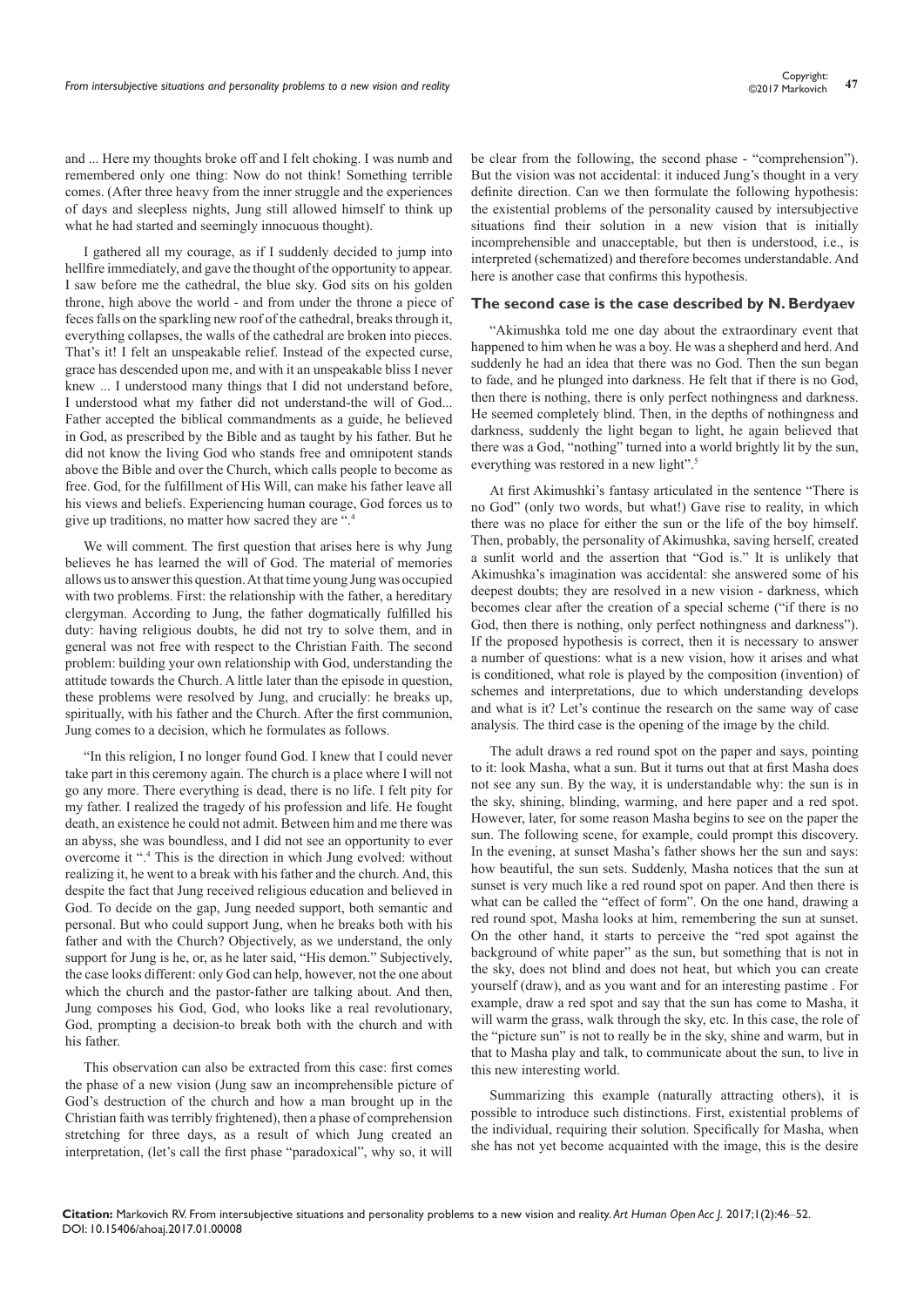to see the sun on paper, which she does not see, although her dad for some reason sees it. Such a desire is very natural and important for the child. Living with his parents, not separating himself from them, which Vygotsky denoted with the term "prama", a small child tends to live and live (see, hear, feel what his parents say, if dad says, pointing to a red spot - this is the sun, then it must necessarily be there). For Jung-it is an unconscious desire and a problem to break with the church and father.

Secondly, there is such a phenomenon as the discovery of a new form (the sun at sunset, the red spots on the background of paper), which in the semiotic sense can be understood as a scheme. The new form, which follows from further events, allows you to cope with the existential situation (see the sun on paper), opens a new vision (the image of the subject in the drawing), allows you to react in a new way (to communicate and play based on the image).

One of the conditions for the invention of the scheme is the awareness of the features of the form or its construction (not the sun and the red spot, but the sun against the sky, a round red spot drawn on paper). Other necessary the condition is the discovery of a new objectivity (in this example, the opening of the picture sun, it does not live on the sky, but on paper, it does not shine and does not heat, it can be painted, it is interesting to play with it, or God Young, which destroys the church). What does "detection" mean in this case? Psychologically, it is likely that reorganization is based on the creative effort and scheme of the individual's psychic experience, as well as the act of realizing the existence, reality (naturally in the form and form that are available to him). Without the awareness of the picture sun, i.e. discovering it in the world, naming (this need was pointed out by Plato), awareness of its difference from related objects (the picture of the sun is somewhat different from the ordinary sun)-a new objectivity can not appear. It's not easy to explain how an individual expresses all these aspects of the emergence of a new objectivity. Another condition, more precisely the premise is the inclusion in a new whole (switching the whole). Indeed, so that Masha could open the drawing sun and start living with him (drawing, playing, communicating with others about it), she had to switch to the problem of relationship with her father (since he says the sun, it should be so, here the existence and communication within the framework of the pram coincide), the situation of admiring the sunset (also, by the way, intersubjective, as it requires a response), the reality of the game and communication. For Jung, this was probably a new life, where he could deny the sacred realities and act independently; as a person.

All the moments listed here form the basis for the formation of a new reality that allows an individual to resolve certain existential situations and live fully. Comparison of the third case with the second makes it possible to clarify the initial hypothesis. These two phases (paradoxical, i.e., the discovery of a new vision, and the comprehension that involves schematization) looked like independent of each other and following in time one after another (first the first and then the second). In fact, the second phase largely determines the first phase. Indeed, it was the desire to break with the church and father that determined both Jung's unintelligible vision and the sophisticated scheme-interpretation of the revolutionary God. Probably, Masha watched more than once, how her parents draw, and perceived this occupation as an interesting game. The latter initiated a desire to also play this game, and also strengthened the installation to see on paper the sun.

It seems that in both cases the new vision is a purely visual phenomenon (Masha sees the red sun, and Jung does not have God throne sending the need to the roof of the church cathedral). But we will think over the content of visual images that appeared after the second phase of comprehension. The sun, which is not in the sky, does not dazzle and does not warm, but can be painted, can walk in the sky and illuminate the earth and grass, not by itself, but with the help of the Machine words-such suns are not seen by ordinary eyes, but rather understood ; is it not called the "third eye" like "vision-understanding." Thus, I propose to distinguish between a purely "visual image" and an image formed in the context of vision-understanding (let's call it "mental"). It can be assumed that the mental image is formed within the context and context of the reality of the second phase. We note that these two cases (cognition and play) do not exhaust the types of the second phase; comprehension unfolds in other practices, for example, in communication, art, and practical activities (whose types are also plural) and in others.

But what, after all, is a new vision in the paradoxical phase, and what exactly does a person see here? We ask when we see not usually and often paradoxical events and things? Of course, in a dream. I will make a digression in order to characterize the nature of sleep. In him I distinguish three persons. The first hypostasis of the dream is the automatic unconscious realization of blocked programs of human activity. The fourth case.

I have to make a report, prepare for it, but the report was unexpectedly postponed. Sometimes, in this case, I dream that I'm still doing this report, or that I'm making a report, and it's interrupted, or that I can not start the report, I forgot its text, although the listeners are already waiting - there are not any options to consider. What does it mean "prepare for the report"? I am attuned to certain events: I need to understand what ideas I will come out with, how to submit them, how to take into account the understanding and misunderstanding of listeners, where I will begin, how I will lead the listeners, than I finish, what will be the possible reaction to my report, In this case I will respond, etc., etc. I am adjusted to certain events; I experience them, although they have not yet been actualized. But the fact is that since a person is a semiotic being, he loses events in the language and imagination (they are captured by them) even before they can be actualized. This is what I call the programming of human activity. Then there are two options. I actually make a report and my setting (program) breaks up, disappears; we call the process of disintegration and disappearance of the program "implementation." The second option - I for some reason can not make a report. We will call this case after psychologists "blocking the program." Judging by experiments on interrupting dreams, programs must necessarily be implemented; otherwise they first create tension in the psyche, and then lead to its destruction, then to the death of the body.

A psychic to continue working (after all, a person is involved in all new and new situations), removes blocked programs, temporarily transfers them to another floor of the psyche. In the period of sleep, she returns to these programs to implement them. But this is not a dream, but an automatic work of the psyche, of which we know nothing, because in our dream consciousness is off, does not work. And since there is no consciousness, then vision and memory do not work. To see something, even a dream, it is necessary to be aware of what is happening. But in a dream consciousness is turned off, so we do not realize anything. It is to this case that the expression "he slept with a deep, dreamless sleep".

Now a difficult question about what constitutes blocking programs. To answer it, you need to better understand what perception is, let's take visual for example. The usual view that all visual information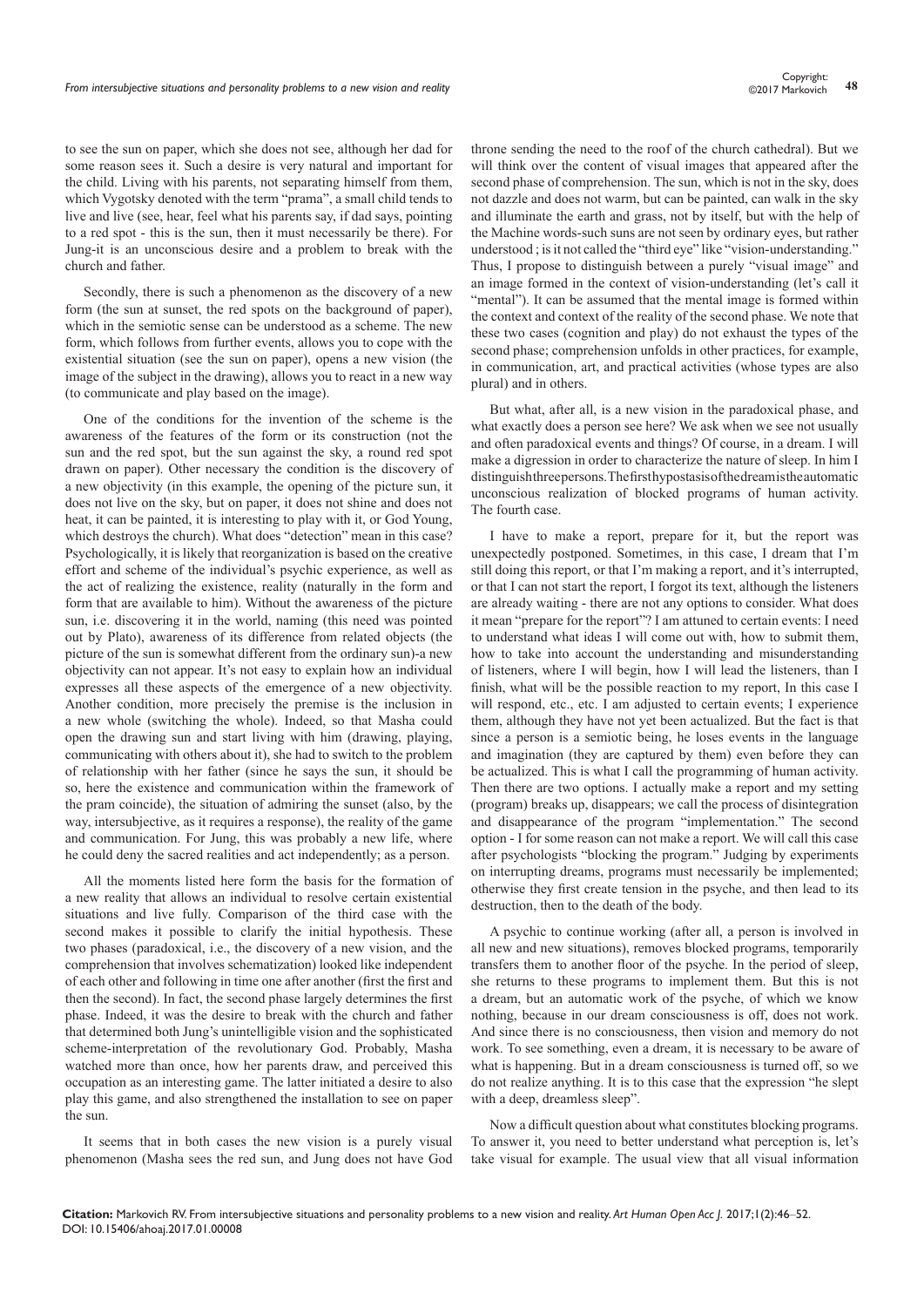necessary for a vision is contained in the object (space) under consideration, the role of the human psyche is only in the processing of this information after it passes through the eye. However, there are psychologists who also share this point of view. Thus, JJ Gibson and EJ Gibson argue that the person's eye gets about the subject all the necessary information (visual stimulus at the entrance, they say, contains everything that is available in the visual image). It is another matter that in some cases the eye is able to master all this sensory information, while in others it loses a significant part of it due to ineffectiveness of its activity, underdevelopment of visual abilities of discrimination, differentiation, etc.

The opposite point of view was outlined at the end of the last century by H. Helmholtz and then deepened by modern experimental psychologists. Briefly, its essence is that only a part of the visual information comes from the subject, while the other (of a different nature) is brought by the person himself. What a person sees is the result of the merging of visual impressions of the object and the counter activity of the person sending out the clots of past experience, meaningful and meaningful, integrated into the general structure of human consciousness. To the indicated point of view of the researchers resulted various observations on visual perception, as well as specially set experiments.

It is from the material of the previous experience of perception (not only visual, but also sonorous and tactile) that our psyche builds "events" during the sleep period necessary for the implementation of programs and plans for blocked activities, as a result of which they decay. This process-the construction of "events" that provide the implementation of blocked programs and forms the material basis of dreams. I put the term event in quotes to emphasize that it is not actually the events that we see in the dream, but only their substrate base. Events are a construct of consciousness, and it is turned off in the first hypostasis of dreams. Events in quotes resemble the Kantian thing in itself: we can not say how they are arranged, but we can think of them.

Events in quotes, we call them "substrate-events" is the material premise of these events in the second incarnation dreaming. But for the implementation of blocked programs, it is enough just the substrate-events. The second hypostasis of the dream is the process of dreaming. Although the processes of implementing such programs and plans play an extremely important role for the mental health of a person, they are usually not realized. They are realized in those cases that form the second hypostasis of dreams, when our consciousness for some reason is not completely turned off. Typical cases here are.

We fall asleep or wake up, our psyche switches the body to sleep or to wakefulness; while the consciousness passes the phase from fullfledged work to a kind of paralysis. At these transitions, consciousness is not fully involved: perception and reason are turned off, memory functions are violated, and emotions are altered. The second case is no less characteristic: it is formed by various strains - overwork and over excitations, diseases with temperature, strong seizure by activity (for example, we can not stop and stop solving problems of interest), and finally, taking alcohol or drugs.

In all such situations in the period of fast sleep (that is, the implementation of blocked programs), our consciousness is only partially involved, but it is enough to bring us into a completely new world, a "dream reality". In this case, the psyche from the material of the previous experience (events in quotation marks) constructs not only the actions and experiences themselves, but also the subject that implements them, that is, creates the "dreamy I". And the fact that we have experience that allows us to design such a character, I think, is beyond doubt. This is the experience of our awakening (I find myself, I collect, I put in the flow of time, I feel my body and so on), the experience of feeling myself in different situations of life. Based on this experience, the psyche in the period of fast sleep creates a dreamy self. This I, of course, is very different from our usual.

A dreamy I possess only those properties that are necessary for implementing blocked programs. For example, in a dream, we absolutely do not need reason, criticism, moral considerations, and the like, things that are necessary in ordinary life, they would in turn block the implementation of blocked programs. But everything else that is necessary for realization, the psyche attracts: finding you in a dreamy world, feeling yourself, centralizing experiences and so on. Almost the main feature of the dream events is their independence from our ordinary I, with his reason, criticism, criteria of reality. In order not to happen in the dream, we are not surprised, but perceive, as the most common thing. Sometimes, though, on the periphery, I catch myself in some slight perplexity, but I think that our ordinary self is already invading, that is, I begin to wake up.

The third hypostasis is the comprehension of dreams. Beginning to explore the dreams, Valeri Podoroga establishes the initial fork: "between the dreams seen, that is, the" picture "- the dream in itself and for- myself, and the dream narrated, "History" - a dream for another ". And then he asks the following question: "Is it not possible that we wake up after we have already interpreted a number of signs that seemed to be dreaming? We did not really dream, but in a dream we experienced certain states that we consider a dream, and we are sure that we dreamed a dream ... But did we dream? Perhaps there is a field of instant authenticity of the experience that does not correspond to any "vision" in a dream, for it is the action of our "fast" memory, so similar to the first trial interpretation ".<sup>6</sup>

I think Podoroga is right. What he calls "certain states" are dreaming events in the dream reality, but, really, only after passing through the phase of comprehension and interpretation, the dream events allow us to build up the dream event itself to our waking consciousness. Falling into a fully awakened waking consciousness, the dream events in the sequence that was remembered (we will not forget that the memory in the dream reality is also working halfway and not quite as usual), they supply the material for comprehension and interpretation. On this basis, within the framework of the conceptualization accepted by the person (that is, the way a person understands what a dream is), the psyche also gives rise to the events of dreams, thus completing the first cycle. The next is the rethinking and thinking over the dream. In other words, we call the dream the end result of the three phases of the dream - the realization of blocked programs, the construction and unfolding of the dream reality and the comprehension of its material in a waking state. Moreover, the first two phases go simultaneously, and the third goes after them (see details of all three hypostases).<sup>6</sup> Let's return to what we learned about our topic. Does not the process of opening a new vision to the logic and structure of the dream? In part, namely in terms of implementing blocked programs. The difference is still significant. In a dream, blocked programs are conditioned by situations and plots of ordinary life, and the phase of the comprehension of dreams follows the first two. In our cases, these programs are caused by at least three other points.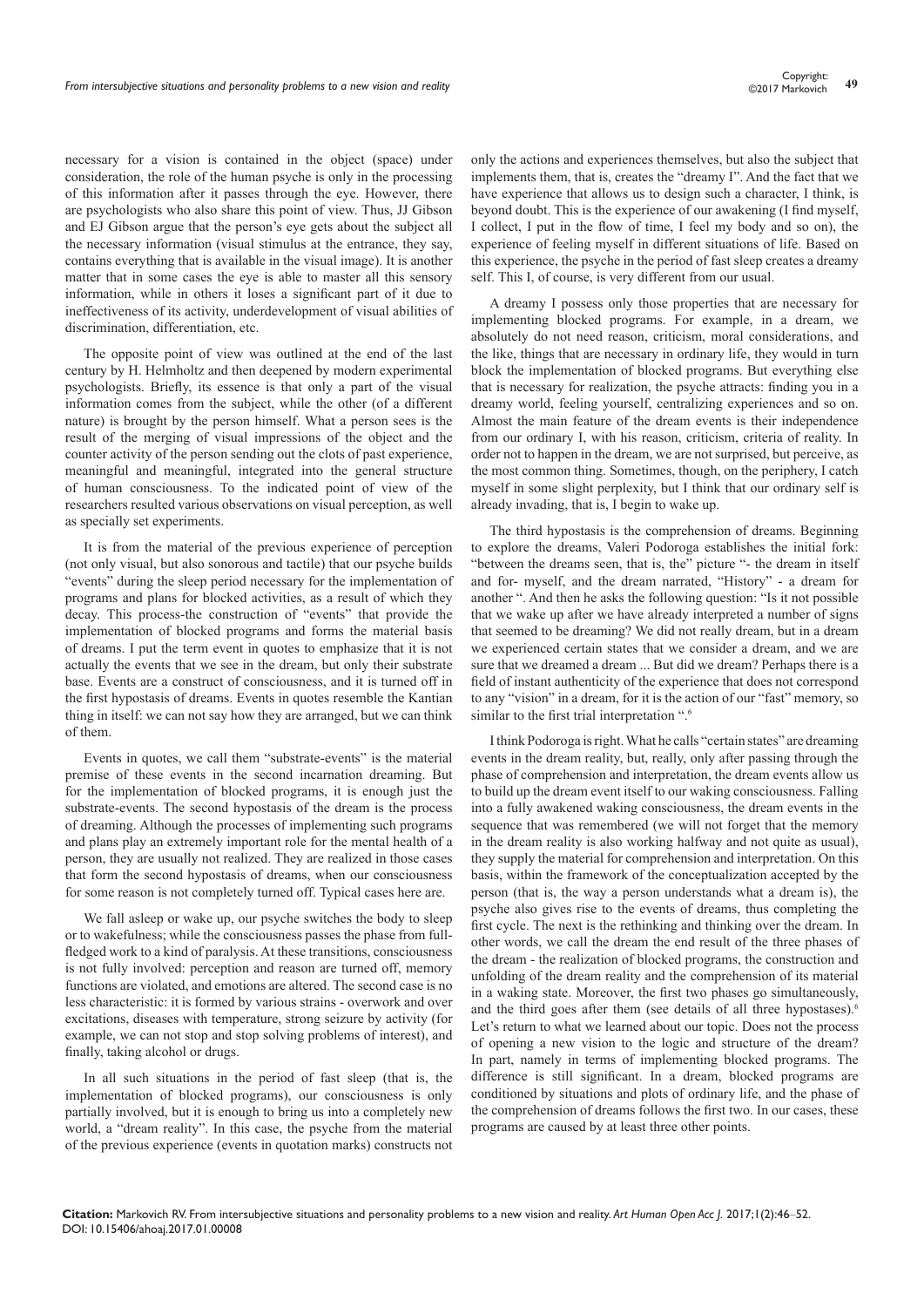First, the existential problems of the individual; their source, as we have shown, is twofold: on the one hand, these are intersubjective situations, on the other - their subjective mastering by the individual. Secondly, in this case, the blocked programs, as related to the paradoxical phase, are conditioned by the pressure of situations of comprehension, and in different ways in cognition, play, communication, etc. Thirdly, there is a certain material for the embodiment of the past experience of perception (in Jung, this is his relationship with his father and church, as well as God with the church, Masha-the usual sun and a red spot on paper).

The difference is that our heroes do not sleep, and, consequently, their thinking does not follow the implementation of blocked programs, but in parallel with it and, as already noted, is conditioned by different contexts and practices. Finally, there is another significant difference: the dream psychic acts unconsciously, and the subjects we are interested in are not simply in full consciousness, but, so to speak, forced to creativity. In the case of Jung, this is particularly revealing: in order to solve his dilemma, he composed a rather complex plot. And Akimushka, in order to see clearly, is constructing a difficult conclusion: "if there is no God, then there is nothing, only perfect nothingness and darkness." Let's analyze the logic of this creativity in more detail. What is the problem situation? On the one hand, there are old structures that can not be discarded. Jung can not stop believing in God, and Masha cannot see that the real sun and the red spot on the paper have nothing in common. On the other hand, the problem situation sets new content - Jung's desire to break with the church and father, for Masha, see the sun on paper - and these contents can not be seen and thought. It seems a complete impasse. But Masha notices that the sun at sunset is very similar to a red spot on the background of paper. In turn, Jung comes to the idea that since God is omnipotent and free, he can do everything, even the most incredible, contrary to the Bible and the Gospel. The discovery of these "intermediaries" and these are real mediators, suggesting "bridges" between new and old structures and content, allows our heroes to take the next creative step-to build a scheme that finally resolves the problem situation. A powerful and free God destroying the church, and the sun at sunset, identified with a red spot on paper, not only allow old and new structures to exist, although, by limiting their territory to certain cases, they also resolve the problem situation by opening the door on the one hand , in an event fraught with serious consequences, on the other-in the game.

Well, from the point of view of substrate reinforcement, the psyche probably builds a hallucination (a dream in reality), which is perceived as a vision of a new phenomenon (the sun on paper and God destroying the church). However, the evolving hallucination is not an independent hallucination, it does not form a whole; the whole is given by a problem situation, intersubjective contexts, the creativity of the individual, including the invention of intermediaries and schemes. Another plan for the opening vision, concluding the first phase, without which a new phenomenon could not take place-the constituting of existence. To clarify, I will bring one more case.

#### **The fifth case is a case from the author's life**

After graduating from school, I could not enter the MEPhI and went to work as a fitter at a military plant. I took a bed in a Jewish family, where my grandfather arranged me. In the room, apart from me, there were three other men, meteorologists, who had come to retraining courses. Their sleep was upset once and for all because of the professional way of life. At night they woke up, lit up the light,

talked about life and smoked so much that because of the smoke of the cigarettes there was no light bulb visible. Probably, I was overtired, for several days already I did not wake up from a fully wound up big alarm clock, more precisely woke up exactly five minutes after call. In this state, still not quite awake, I went to work at one o'clock in the morning. It was completely dark. When I began to cross the line of the train, I saw a train leave the station. His searchlights powerfully cut the darkness, and suddenly, I was stupefied. In the light of the headlights of the train much faster than she moved, the devil ran. He was huge, about 5-6 meters, all black with a long tail. My heart stopped beating with fear, I stood there in my tracks.

The devil ran to the nearest openwork post, on which power wires hung, instantly scrambled over it and disappeared in the dark. I still remember what was happening to me. I could not believe my eyes; I saw the devil as clearly as the surrounding darkness or the train. I also clearly remember my fear. And I could not believe in what I saw either: the devil does not exist, but in God I never believed. I acted, as I understand now, quite wisely. More precisely, I did not act, but probably triggered the mechanism of self-preservation: that "the roof did not go", I just put aside all that had happened to the best of times. I did not begin to explain why I saw the devil, but I did not deny this fact. I think, if I compare my experiences with Jung's experiences, there will not be much difference. And there and there a clear vision of a phenomenon that can not exist. And yet it is there, and consequently, somehow exists: exists in the form of the impossibility of existence (let's call this existence "paradoxical" and remember how I called the first phase). Is the existence of the sun on paper, for Masha, and the world without God, for Akimushka also paradoxical? Nevertheless, the paradoxical existence is still existence: yes, we do not understand what it is, but since the phenomenon is obvious, we have to recognize its being, albeit in an indefinite status. Jung took three days to realize the second phase - to comprehend and understand what he saw.

I'm thirty years old to understand what I saw that night, frightened by the devil. Having built the theory of dreams in the early 80's, I came to the conclusion that I had a hallucination. I'll do another digression, to explain the relationship of dreams and hallucinations. What happens if a person does not have the conditions for implementing blocked programs, for example, does not sleep a few nights? In other words, if the very possibility of implementing blocked programs is blocked. In his psyche, unrealized programs that create stresses accumulate. Sooner or later they begin to determine the basic mental processes, as well as events that are recognized by man. In principle, here we can distinguish two different cases - a "dream in a dream" and hallucinations.

The general mechanism here is this. First, blocked programs that can not be implemented, as if gaining strength, their "psychobiological potential" (we introduce such a notion) increases. From a certain point, blocked programs begin to be implemented in parallel with the implementation of other programs in an unusual, one might say forbidden for blocked programs, the area-in wakefulness. At the same time, they fall under the floodlight of a fully engaged consciousness, which in principle does not allow the events of blocked programs. The first trick of the psyche is to disguise illegal events under the guise of events of ordinary life. A simple example. After a sleepless night, we can not concentrate on our current work in any way. About something we remember, we are distracted, we are going through some extraneous subjects. All this is nothing more than the contraband eradication of blocked programs, which, in principle, takes place in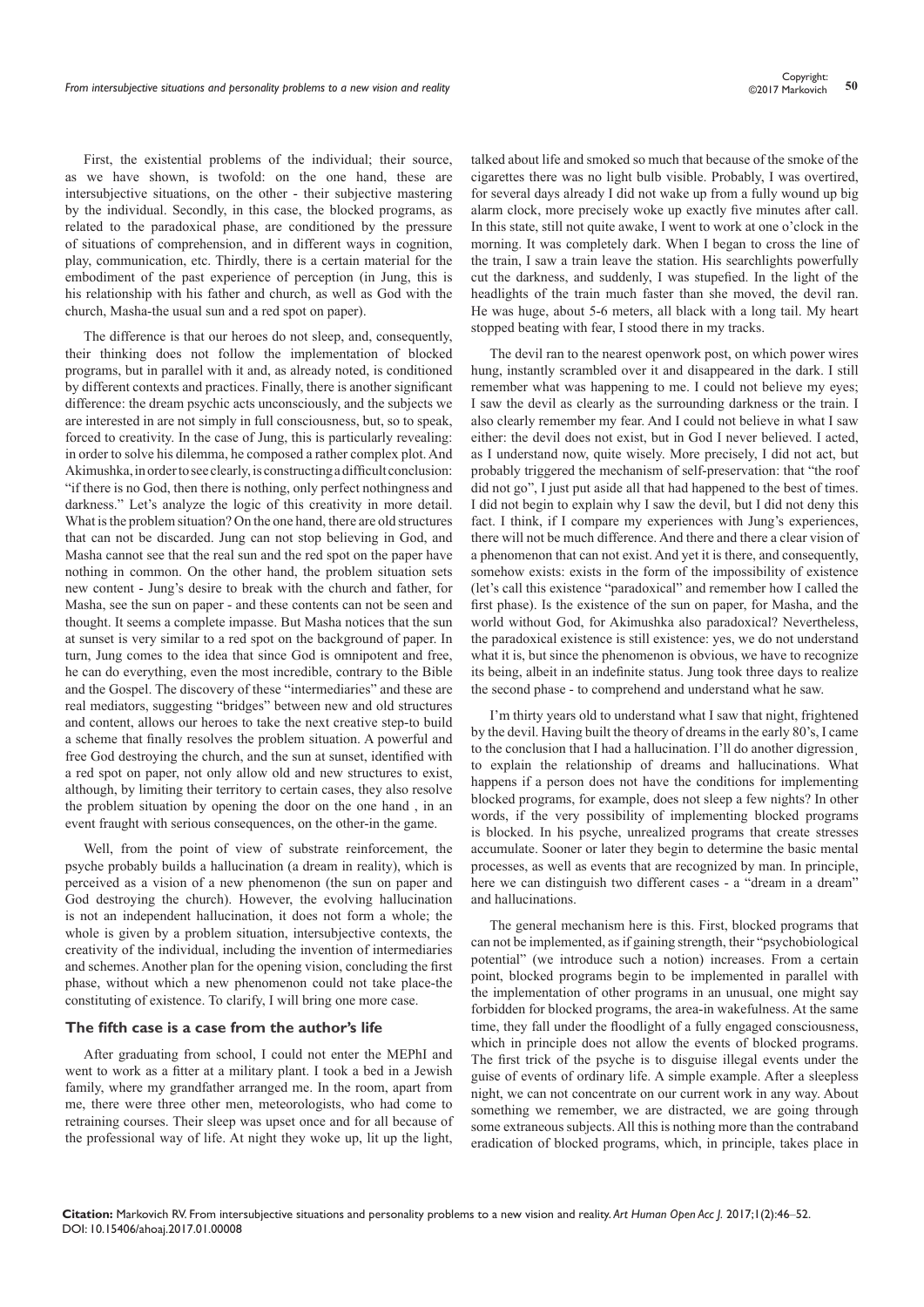the form of wakeful life activity. The psychic stealthily manages the mind, slipping aside extraneous subjects and memories. As a result, consciousness can not recognize blocked events and misses them. Let us emphasize that "sleeping in reality" is, of course, no dream, there is no phase of dreaming events.

If the psychobiological potential increases even more (the second case), then the psyche ceases to engage in mimicry. She is forced to implement blocked programs as soon as possible. As a result, they get the status comparable to the usual current programs, which are implemented "here and now". How can consciousness recognize and master blocked events, because they, in his view, are illegal? Only conceptualizing them, just like illegal mental entities. In this case, we are talking about hallucinations, that is, about what is not really.

Which is generally not true? Hallucinosis events, of course, are not in the sense of the reality of our consciousness, but they are real and necessary in terms of the work of our psyche. For example, if there were normal conditions, and consciousness was turned off in part, the events that led to hallucinations would take the form of events of dream reality. The devil I saw that night was a complicated hallucination. Now, many years after this event, it is almost impossible to even roughly interpret what blocked programs (desires and fears) gave rise to such a hallucination. But there is material for our topic. As a result of the study of dreams, I managed to change the paradoxical existence of the phenomenon to exist, so to speak, normal. And Jung was able to come out on a normally existing phenomenon in three days (God as a revolutionary, of course, existed only for Jung, for example, for the church such existence of the Creator would be clearly paradoxical). Interestingly, and more.

Characteristics I did not get at all from observing the devils (and even where I could observe it, unlike, say, Emmanuel Swedenborg, who claimed that he had many times spoken with angels and demons).<sup>7</sup> These characteristics I introduced, explaining what happened to me in the theory of the dream. In other words, the second phase (comprehension and schematization) for me was humanitarian cognition (humanitarian, because I built my dream concept, consciously pursuing my own values and trying to retain the uniqueness of my mental work).<sup>8</sup> Thus, the trait, which I comprehended, having received a mental image, was the ideal object of the humanities.<sup>9</sup> For Jung, the God-revolutionary belonged not to the sphere of knowledge, but to an ethical act. I will not repeat, in both cases for comprehension of paradoxical existences creativity and schematization were necessary.

In addition, understanding involves three more types of work. First, the elimination of those features and characteristics of objectivity, which were not needed in new contexts (practices). For example, the picture sun, unlike the present not in the sky, does not blind and does not heat. As a result, Masha, while painting, ceases to expect these characteristics. It can not be said that they are removed in the drawing at all, no, they remain, but they are used in another role, namely, the language values (operators) that are played. Likewise, Jung's Godrevolutionary is not at all like the ordinary Christian God, the main characteristics of the last Jung were not needed.

Secondly, the emerging new objectivity, so to speak, acquires new properties and characteristics that are necessary for life in the new reality. The drawing sun needs to be drawn, i.e. it is artificial and man-made, it must be placed in the picture (it is only an element of the whole), it must be made live - to walk across the sky, to warm

the earth, to illuminate houses and people, etc., in addition to the drawing itself, verbal accompaniment is necessary (all these unusual characteristics of the sun Masha needs to invent). Accordingly, Godrevolutionary Jung attributes such an important characteristic as an act of destroying the church. It is clear that such an act would not be completely characteristic of the Christian God.

Thirdly, the emerging objectivity is sooner or later endowed with signs of a new, non-paradoxical existence. This act is particularly interesting. On the one hand, defining the feature I saw many years ago as a hallucination, I get the opportunity to attribute to it many new characteristics, taken not at all from observing the phenomenon, but from the ontology of the humanities. Once a hallucination, this is one of the types of dreaming in real life, this is due to the impossibility to realize the blocked desires in the usual way, in reality hallucinations can not match anything; their source must be sought in the way of life of the person, etc. etc. Describing God as a free person and a revolutionary, Jung also has the opportunity to attribute to him many new properties: such a God can go against tradition, make a revolution; he does not fear anything, etc. On the other hand, the actualization of existence involves building up oppositions with other kinds of existences and realities. Masha's pictorial sun exists in the game and artistic creation, which are opposed to other types of life and activities (ordinary life, travel, study, and sleep).

It's another matter how Masha realizes these oppositions. Typically, this awareness goes through several stages, often leaving for adulthood. For example, already in his adult state, Jung realizes his God within the esoteric reality. "But there was," he writes, "and another world, and he was like a temple, where everyone forgot himself, with surprise and delight comprehending the perfection of God's creation. In this world I lived my "Other", who knew God in himself, he knew him as a secret, although it was not only his secret ... "Another", "number 2" is a typical figure, but it is realized by few ... the world of my second "I" was mine, and yet I always had the feeling that in that second world something was involved besides me.

It was as if the whiff of huge worlds and endless spaces touched me, as if an invisible spirit was flying into my room - the spirit of someone who has not existed for long, but who will always be who exists outside of time ".<sup>4</sup> Apparently, with this worldview, Jung had messianic ideas too. Jung believed that all his works were some kind of errands, they were written according to the dictates of fate, according to the dictates from above. "By me, wrote Jung, a certain spirit that spoke for me" took possession ".<sup>4</sup> Jung was not alien to the ideas of esotericism, that is, he critically perceived this world and believed in another world as a true reality.

"Then the possibility of the existence of another reality," he writes, "becomes an unavoidable problem, and our world, with its time, space and causality, with itself, or under itself, hides a different order of things where" there "does not exist, and" there "," earlier "and" later "" [153, p. 300]. It is not difficult to understand how many characteristics and meanings Jung could attribute to his God within such a rich ontology.

If we now ask what type of existence can be attributed to the phenomenon analyzed here, then my answer is this: one of the mechanisms of creativity and development was singled out and described in the first approximation. Indeed, do creativity and development start from intersubjective situations and subjective problems, do they not presume in addition to searching and